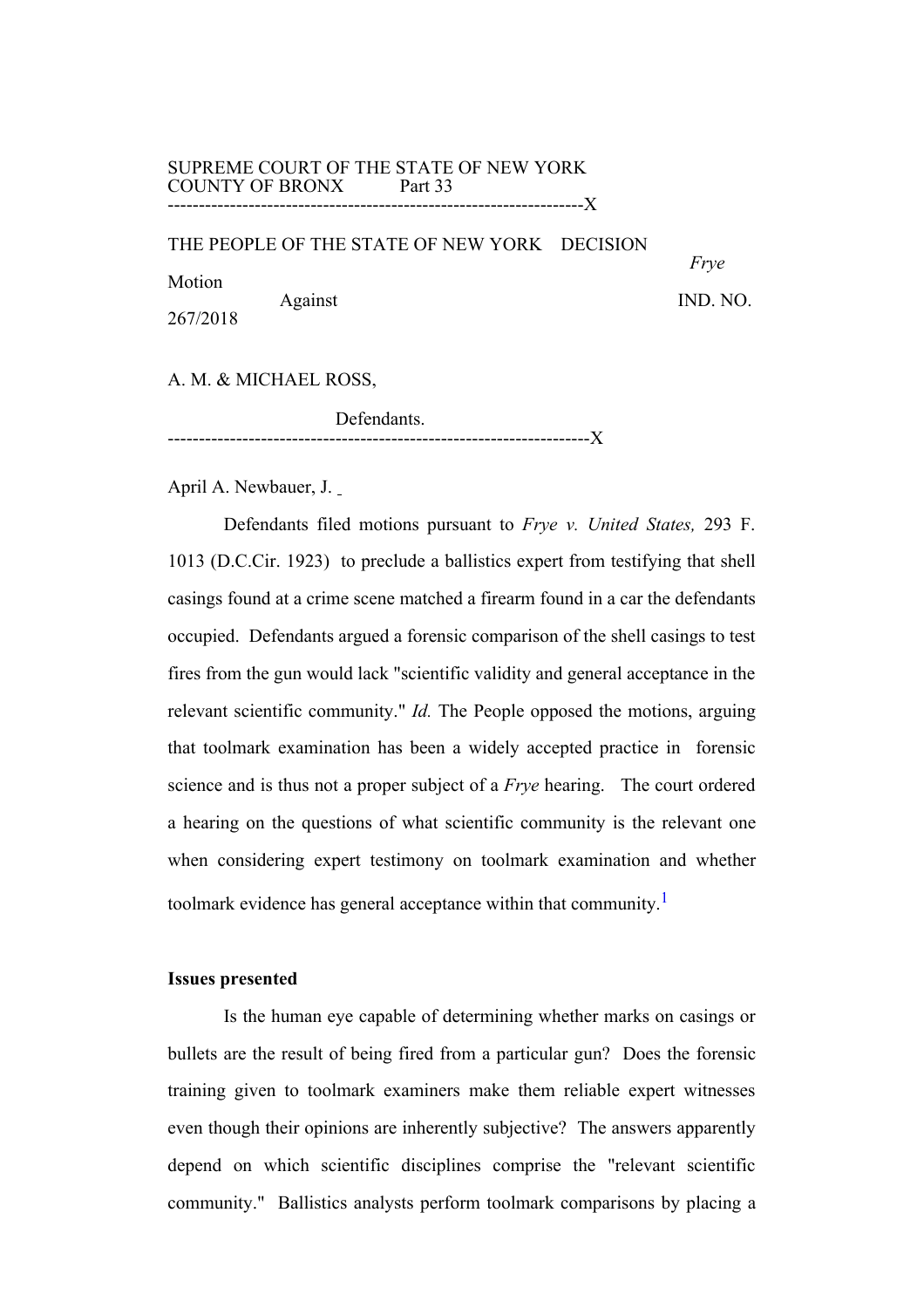cartridge casing or bullet from a crime scene and a cartridge or bullet test fired from a gun under a comparison microscope within the same field of view. Forensic scientists maintain that by examining toolmarks under a microscope, a trained examiner can determine whether there is "sufficient" agreement to reliably identify a particular firearm as the source of the toolmarks. Researchers in traditional scientific disciplines-- including study design and research methodology, statistics and psychology--are unified in their view that toolmark identification is just a practice in search of a science and is not reliable. For the reasons stated below, I find that both groups in this contentious debate together comprise the "relevant scientific community" that may offer valuable guidance on toolmark examination. Some expert toolmark testimony will be permitted to the extent that there is enough general agreement, if not universal acceptance<sup>2</sup> of its reliability.

# **Types of toolmarks**

Unquestionably, firearms leave marks on shell casings and bullets when weapons are fired. So-called "class characteristics" are marks manufacturers intend to imprint on the bullets or casings in order to brand their products. These distinguishing marks can be made known to forensic examiners in the field through training offered by the firearms manufacturers. Examples of class characteristics are interior right or left twists, lands and grooves of a known size or parallel lines on the breech face of the firearm. Forensic toolmark examiners complete an extensive training course under supervision of their professional association (AFTE) to become skilled in recognizing class characteristics.

"Subclass characteristics" are also discernible surface features of the bullet or cartridge resulting from manufacturing, but they are unintentional. Subclass characteristics are caused when a machining operation unexpectedly leaves marks that carry across a batch or batches of firearms. These incidental features of the manufacturing process can be significant and may gradually evolve over time.<sup>3</sup> Manufacturers do not routinely report subclass events and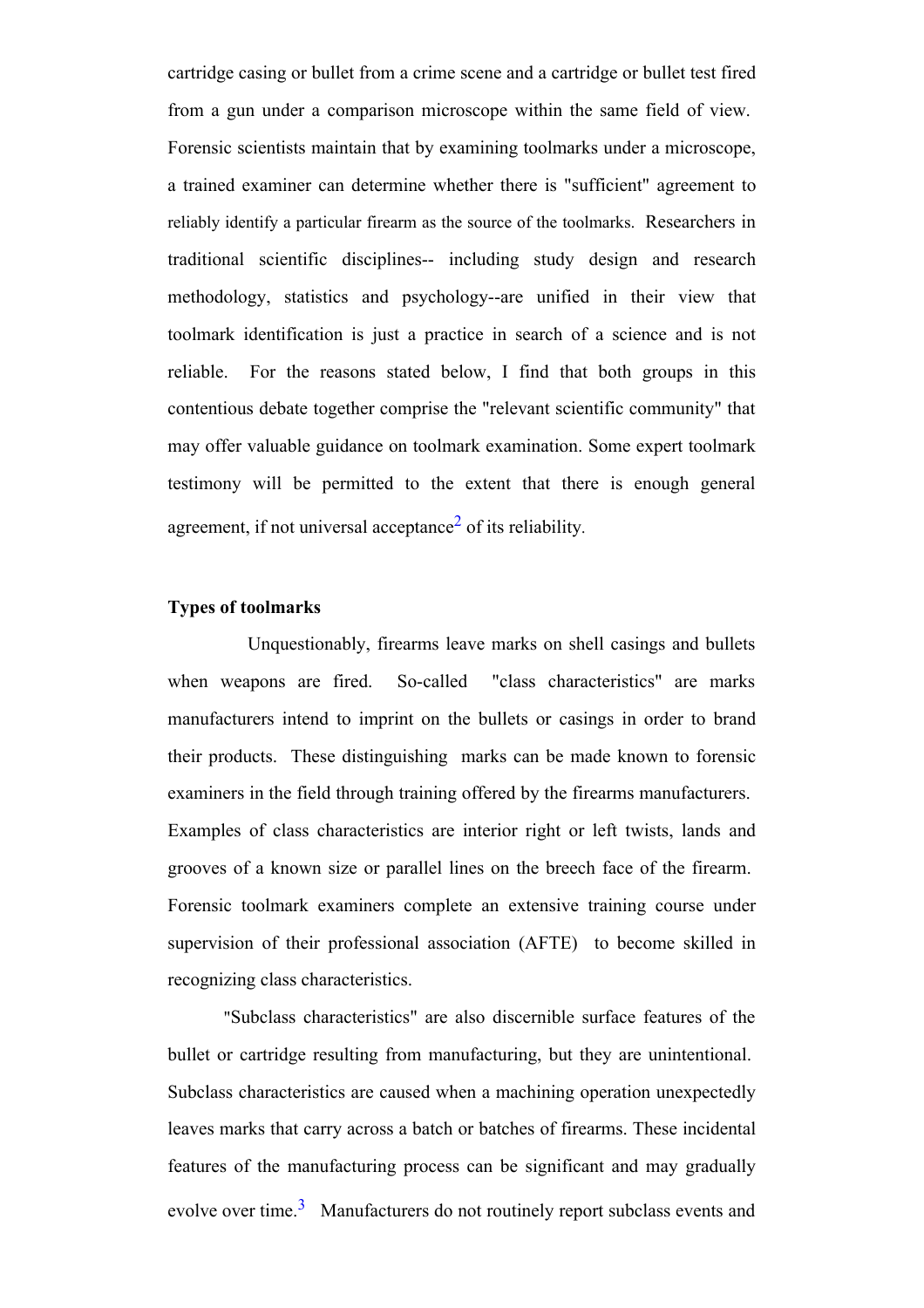or maintain a database of subclass patterns. There is simply no telling when a subclass arises or how many firearms are in a subclass. (Tr.  $661<sup>4</sup>$  As noted by the People's expert, Detective Jonathan Fox, the NYPD first identified subclass issues by observing crime scene evidence where the source of markings could not be located. Some time later similar markings were observed-- apparently by coincidence--on different caliber cartridge heads of unfired cartridges.<sup>5</sup> Most likely by tracing back through the manufacturer, investigators were able to categorize the markings as part of a subclass rather than mistakenly characterizing them as unique.

Thus it follows that subclass characteristics would ordinarily be unknown to a toolmark examiner. This big reveal lies at the heart of the critique of toolmark identification even though it was not the only focus of the *Frye* challenge. When tool examiners state--as the People's expert witness did--that they are looking for the "unique characteristics' that are left behind during the manufacturing process of the firearm, they really mean unique *as far as they know*. Examiners in the field would be utterly unaware of subclass characteristics present in a batch or batches of firearms. Subclass imperfections may appear as a thick heavy line or other type of mark. As such they may mimic the third class of toolmarks, "individual characteristics." These are stray marks on shell casings or bullets which are caused by any number of phenomena, including manufacturing errors affecting only a single firearm, but more commonly environmental factors such as damage to the casing or bullet by contact with other objects (vehicles, etc.). Fouling of the gun interior through repeated firing or slight damage as a result of cleaning can also result in stray markings.

### **Expert testimony**

The People first called Jennifer Lady, a quality assurance manager in the NYPD laboratory. She was qualified as an expert in the accreditation procedures and quality assurance procedures at the police laboratory. Lady has been responsible for maintaining standards and assuring continued accreditation of the police lab with the New York Commission on Forensic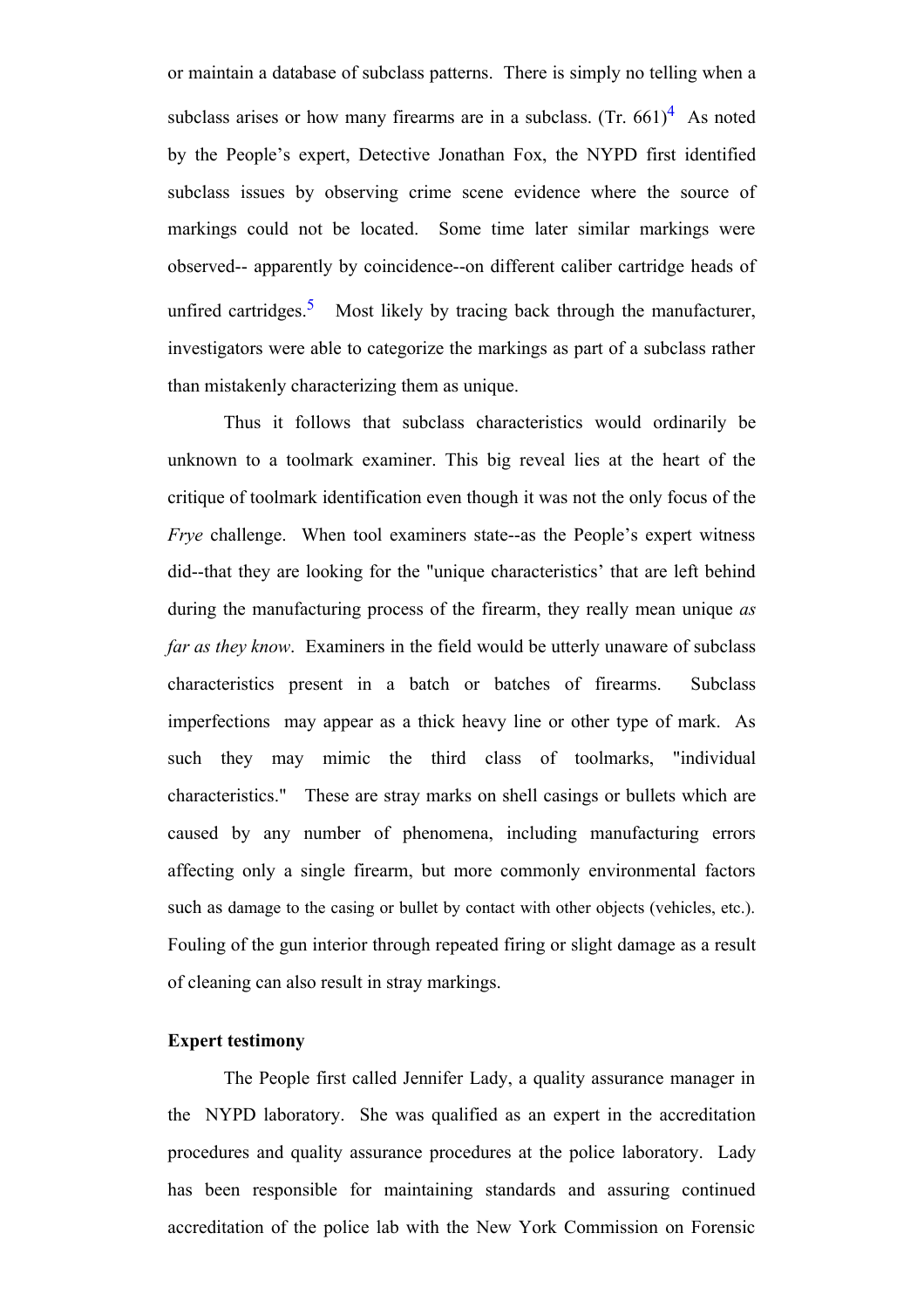Science, the American Society of Crime Lab Directors (ASCLD), and more recently the National Accreditation Board (ANAB). Lady testified that to maintain accreditation, the NYPD laboratory is subject to ongoing monitoring by ANAB, which sends volunteers from other forensic laboratories to conduct a full assessment "of every single accreditation requirement," including supplemental requirements that NYPD adds voluntarily. NYPD has a current accreditation certificate in effect since 2018. There are also no open "noncomformances", or deviations from accepted standards.

Lady was in charge of overseeing proficiency testing for NYPD firearms examiners. However, she acknowledged that she was not qualified to perform a technical assessment of the microscopy section of the NYPD lab because she does not have the requisite base knowledge to make an assessment. Lady testified that ballistics examiners take proficiency tests created by external forensic laboratories as well as in- house tests. She indicated the tests are designed to mimic case work but did not elaborate on the design or implementation of the tests.

The People also called Detective Jonathan Fox, a twenty-two year veteran of the NYPD and an operability tester and microscopist $<sup>6</sup>$  for the</sup> ballistics section of the police laboratory since completing training in 2007. He was qualified as an expert in general ballistics operability, and in microscopic firearm and toolmark analysis. Fox's understanding of toolmark identification was acquired through AFTE training and years of experience. According to AFTE theory, firearms identification is a discipline of forensic science with its primary concern to determine if a bullet, cartridge case or other ammunition component was fired by a particular firearm. Quoting from the AFTE Technical Procedures Manual(P's Ex 6), Detective Fox stated that microscopy was: "[a]n empirical comparative analysis that can determine if a striated or impressed mark was produced by a particular tool. Empirical, he said, meant "based on the verifiable by observation or experience rather than theory or pure logic."

When asked to describe the range of conclusions a firearms examiner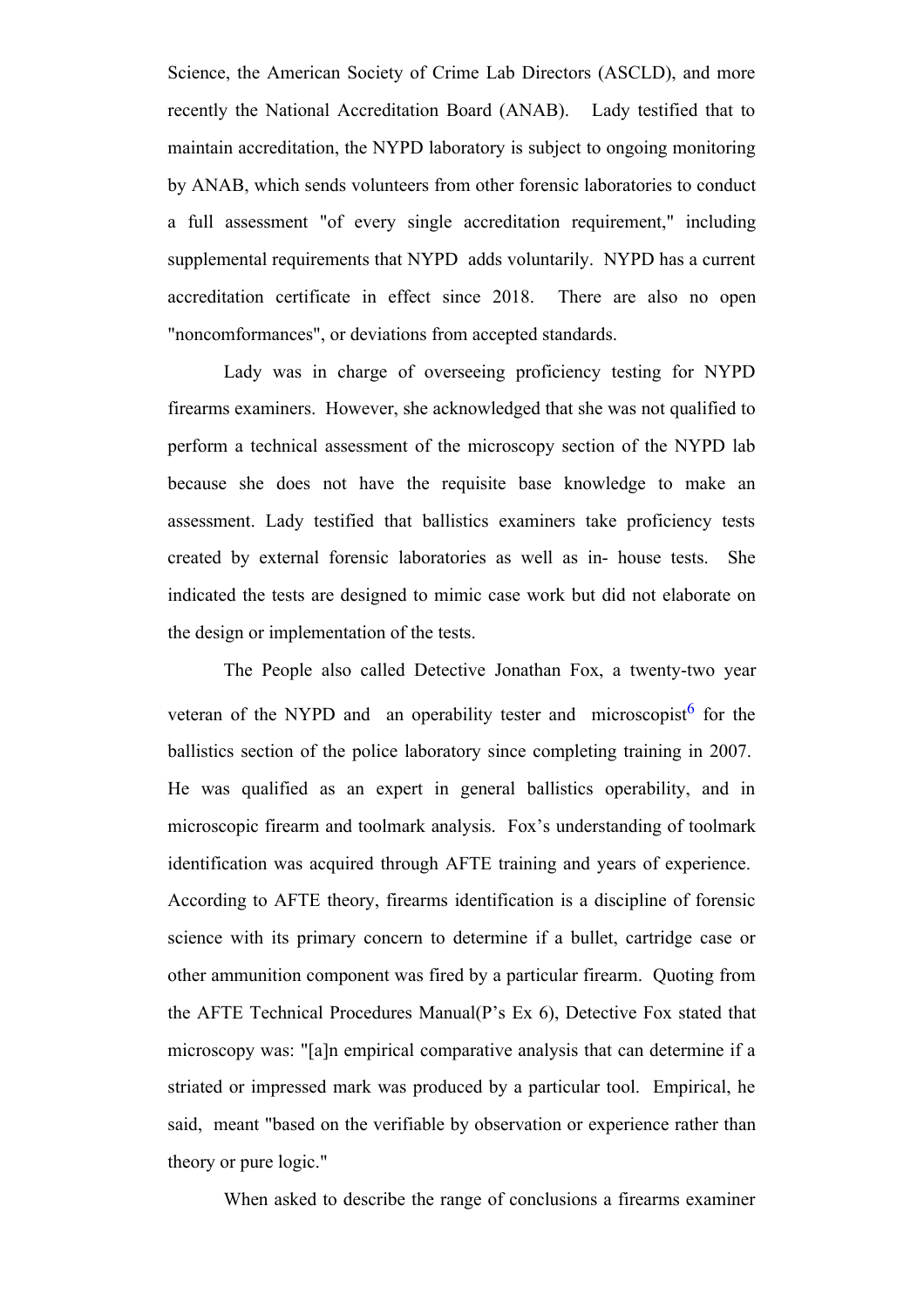might reach when conducting an analysis, Detective Fox testified that he could conclude cartridge casings were fired from the same weapon by either : 1)"sufficient agreement" of the individual and class characteristics of the firing pin; 2) "sufficient individual characteristics and class characteristics of the breech face"; or 3) sufficient agreement of both. Fox testified that a finding of sufficient agreement is subjective and there is no across-the-board standard as to what is "sufficient agreement" in his field.

The People's final expert was Todd Weller, a forensic science consultant and former criminalist for the Oakland Police Crime Laboratory. Weller, a member of AFTE and a contributor to forensic science oversight panels, was qualified as an expert in firearm and toolmark examination and study design as it is applied in forensic science. Weller has testified in multiple courts on toolmark analysis and is an impassioned advocate for AFTE toolmark identification theory.

In 1992, AFTE promulgated and adopted a range of conclusions for toolmark examiners as follows:

-**Identification**, described as "agreement of all discernible class characteristics and *sufficient agreement* <sup>7</sup> of a combination of individual characteristics where the extent of agreement exceeds that which can occur in the comparison of toolmarks made by different tools and is consistent with the agreement demonstrated by toolmarks known to have been produced by the same tool";

-**Inconclusive Type A**, described as agreement of all discernible class characteristics and some agreement of individual characteristics, but insufficient for identification;

-**Inconclusive Type B**, described as right in the middle; and

**-Inconclusive Type C**, described as agreement of all discernible class characteristics and some agreement of individual characteristics, but sufficient for an elimination;

-**Elimination,** described as significant disagreement of discernible class characteristics and/or individual characteristics; and finally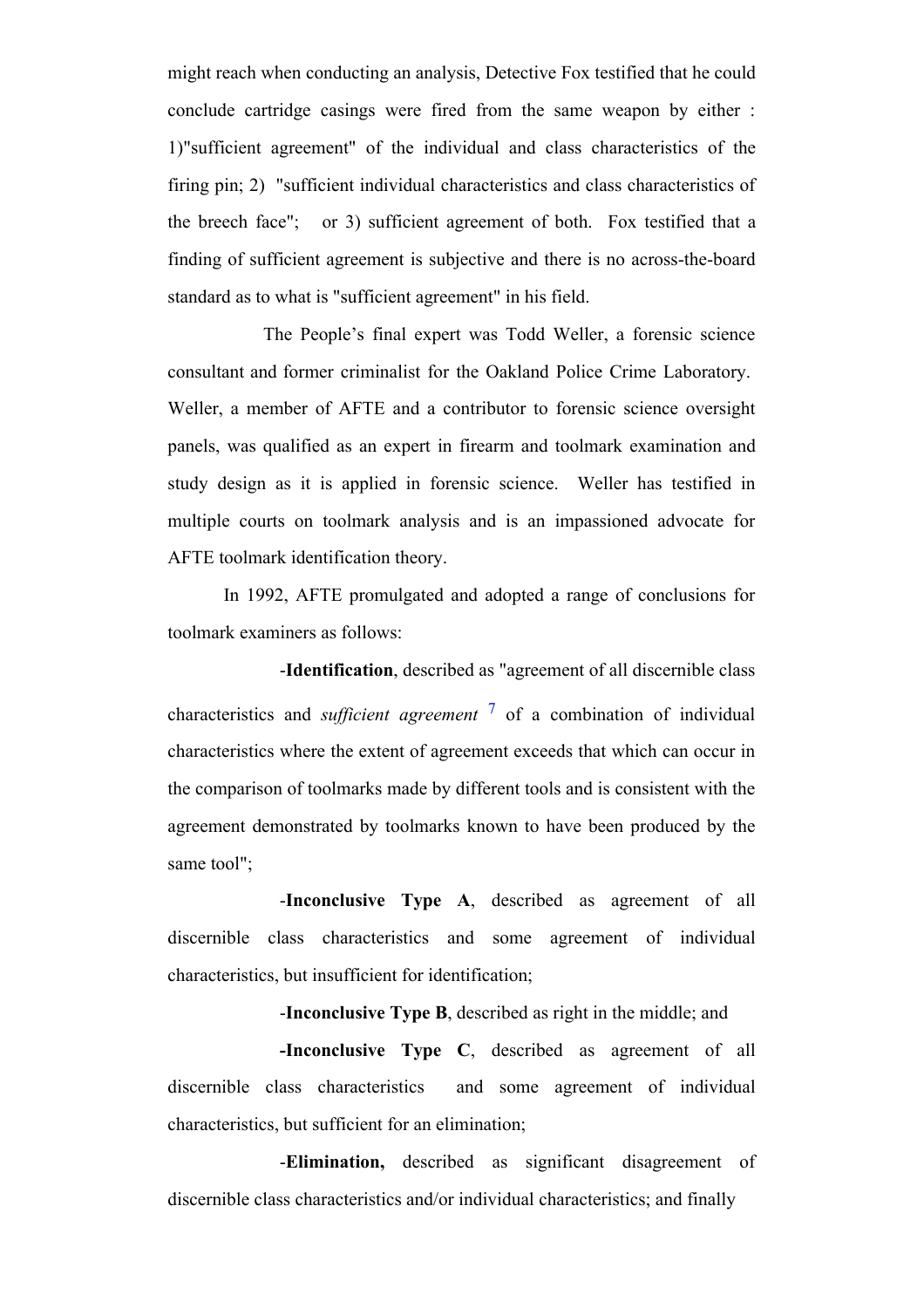-**Unsuitable for examinatio**n, usually described as item so damaged it doesn't have any firearm marks remaining.

Weller claimed that the process of firearm identification though toolmarks is not purely subjective because "a lot of observations lead up to the final conclusion." Weller stated the objective elements are measuring the bullet's diameter, counting the number of lands and grooves, whether they twist right or left, and whether under a microscope the analyst could detect the presence of striae that line up. When asked what "sufficient agreement" is, Weller referred back to the AFTE definition. (Tr. 615) Identification under AFTE theory has also been described as the "significant duplication of random toolmarks as evidenced by the correspondence of a pattern or combination of patterns of surface contours." *See United States v. Taylor,* 663 F Supp2d 1170, 1177 (D. NM 2009). As a number of courts have pointed out that the AFTE standard is circular–an identification can be made upon sufficient agreement, and agreement is sufficient when an identification can be made. *Id.* at 1177, *citing United States v. Monteiro,* 407 F Supp2d 351 (D. Mass 2006).

Weller could not specify the frequency of manufacturing glitches causing subclass characteristics, or the number of firearms affected by subclass characteristics. Still he maintained, ..."there's a lot of literature and training involved in identifying subclass characteristics to make sure you don't use them for a conclusion or identification." $8$  When asked how an examiner distinguishes between subclass and individual characteristics, Weller offered an elliptical response:

So class is a measurable feature, as I talked about before, or observable feature, hemispherical firing pin, caliber, numbers of lands and grooves.

Subclass marks have their own characteristics. They tend to be uniform marks. So, for example,

no break of those features. So when examining a tool, that's what you are going to

look for, is relatively coarse, large marks that are going to carry across the entire

tool surface. There is another area of firearms that has a propensity for subclass characteristics. Specifically, groove impressions sometimes can have

on a breech face, the marks will carry across the entire breech face surface with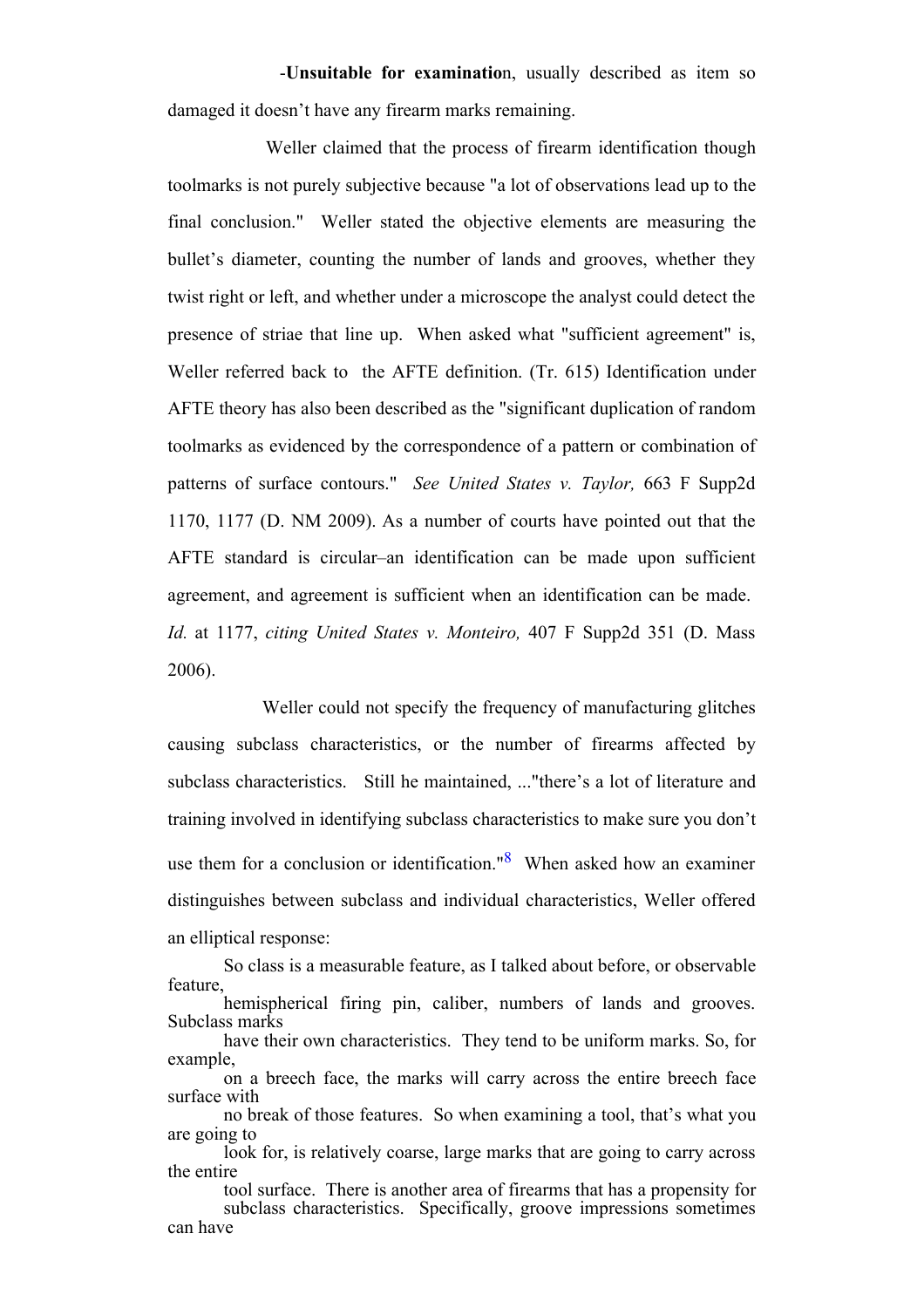subclass characteristics. So examiners are trained not to rely on that unless they have the barrel to examine and they can rule out subclass characteristics.<sup>9</sup>

While not qualified as an expert in statistics, Weller was permitted to discuss the various studies the People introduced in terms of their acceptance by forensic scientists. Most of the toolmark industry studies report a high degree of accuracy by trained forensic examiners. Accredited laboratories across the United States rely on the methods these studies purport to validate. However Weller was not able to opine on the reliability of the studies' methodology, foundational validity or conclusions from a research perspective.

Defense witnesses Dean David Faigman of Hastings Law School and Dr. Nicholas Scurich of the University of California, Irvine, were qualified as experts in the related fields of scientific research methodology and study design. Both witnesses have interdisciplinary appointments at their respective universities. Professor Faigman offered a detailed critique of the conception and design of the studies undertaken by forensic scientists to support the validity of toolmark examination.<sup>10</sup> First, Faigman underscored the difference between DNA analysis, which arose out of mainstream science and was rigorously tested by peer-reviewed academicians, and the so-called identification sciences including toolmark analysis, which were developed in police laboratories and became part of their field practice. The forensic practices had never been subjected to peer review and tested in studies using traditional research protocols. Faigman outlined various deficiencies in the toolmark industry study designs: failure to select an appropriate group of forensic examiners to participate; failure to establish a control group; inability to control and describe the level of difficulty of the tests; failure to mandate test conditions and provide oversight; and inadequate peer review of the results. While he acknowledged that all studies have some limitations, Faigman views the toolmark studies as uniquely combining obscurity of design with lax implementation and oversight. According to Faigman, only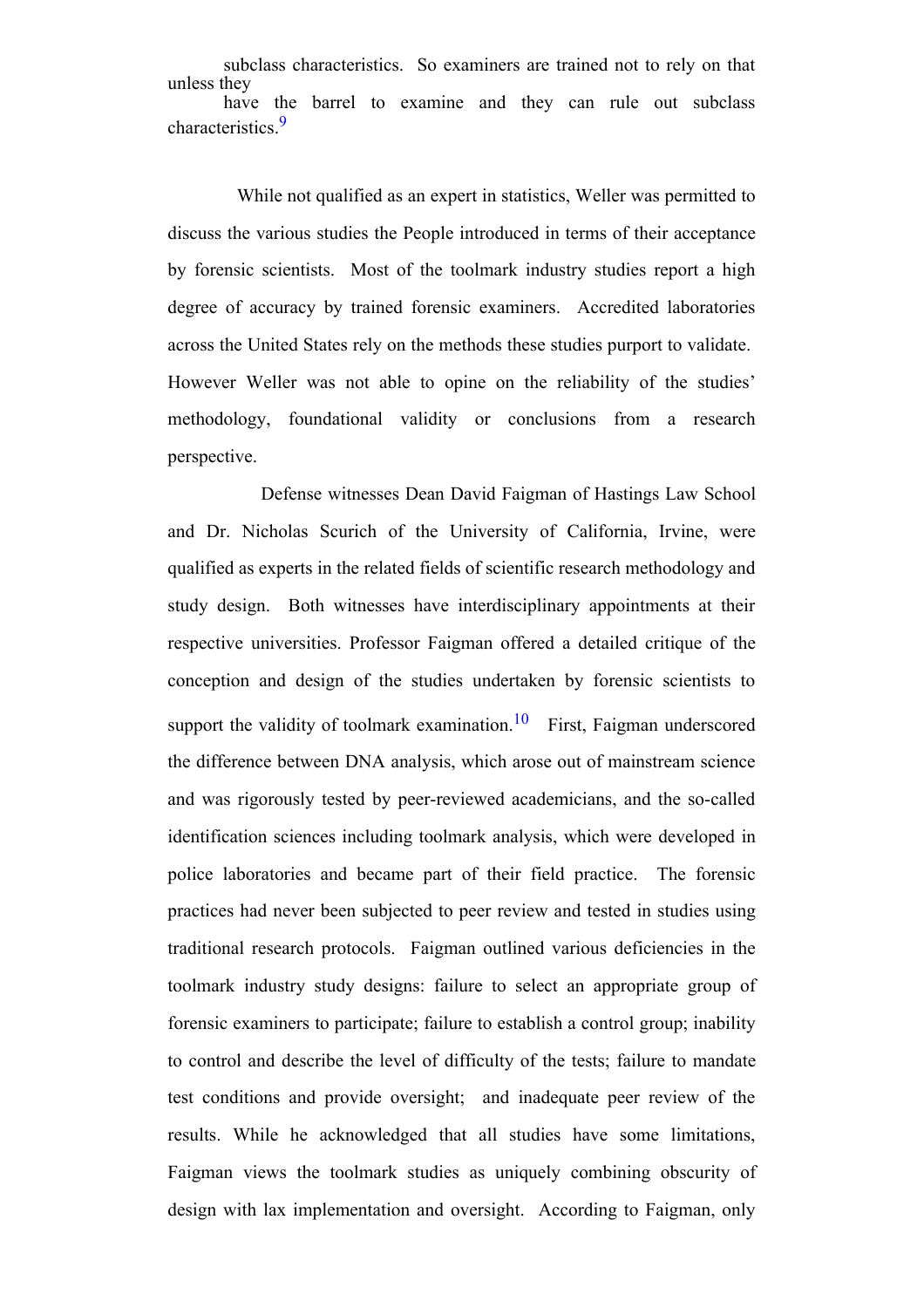the independent Ames Laboratory study (Def. Ex.K) was structured in a way to yield valid results**.** Faigman emphasized what has been noted by some courts: that while it is sometimes appropriate for scientists to evaluate their own methods through a peer review process, establishing scientific validity also requires scientific evaluation by non-affiliated researchers. *See People v. Thompson,* 65 Misc3d 1206(A)(SupCt Kings Co 2019)(Dwyer, J.).

The Ames study adhered to what is commonly referred to as "black box" design, in which the researchers tested and arranged all the ammunition in advance so the correct answers (either a match or no match) were known to them. Volunteer examiners were asked to determine whether a given pair of bullets or cartridges matched, and then to move on to the next set ("pairwise comparison"). Both defense experts found this design more likely to generate accurate data than the numerous studies in which examiners were given a number of known cartridges or bullets and asked whether any of them matched a number of unknowns ("set-to-set" design). The set-to-set design allowed examiners (who were unsupervised) unlimited time and ability to make cross-comparisons of the knowns and unknowns to reach their conclusions. It was not known which comparisons were made. In the pairwise design in contrast, the examiner's conclusion on one pair is independent of any conclusion as to the next pair comparison.

The results of the Ames pairwise study suggested that participants made positive identifications fairly successfully within the confines of the experiment.<sup>11</sup> However, approximately thirty percent of the original volunteers did not return a completed study, and it is not known why. More importantly according to Faigman, even among those examiners who completed the study, the number of "inconclusive" answers rose significantly ("shot through the roof" as he put it) compared to other studies. This may suggest that the test designed by an independent lab was more challenging than the industry designed studies. Further, Faigman testified that mainstream scientists would consider the high rate of inconclusive findings- twenty percent of the total--to be error, since the examiners failed to identify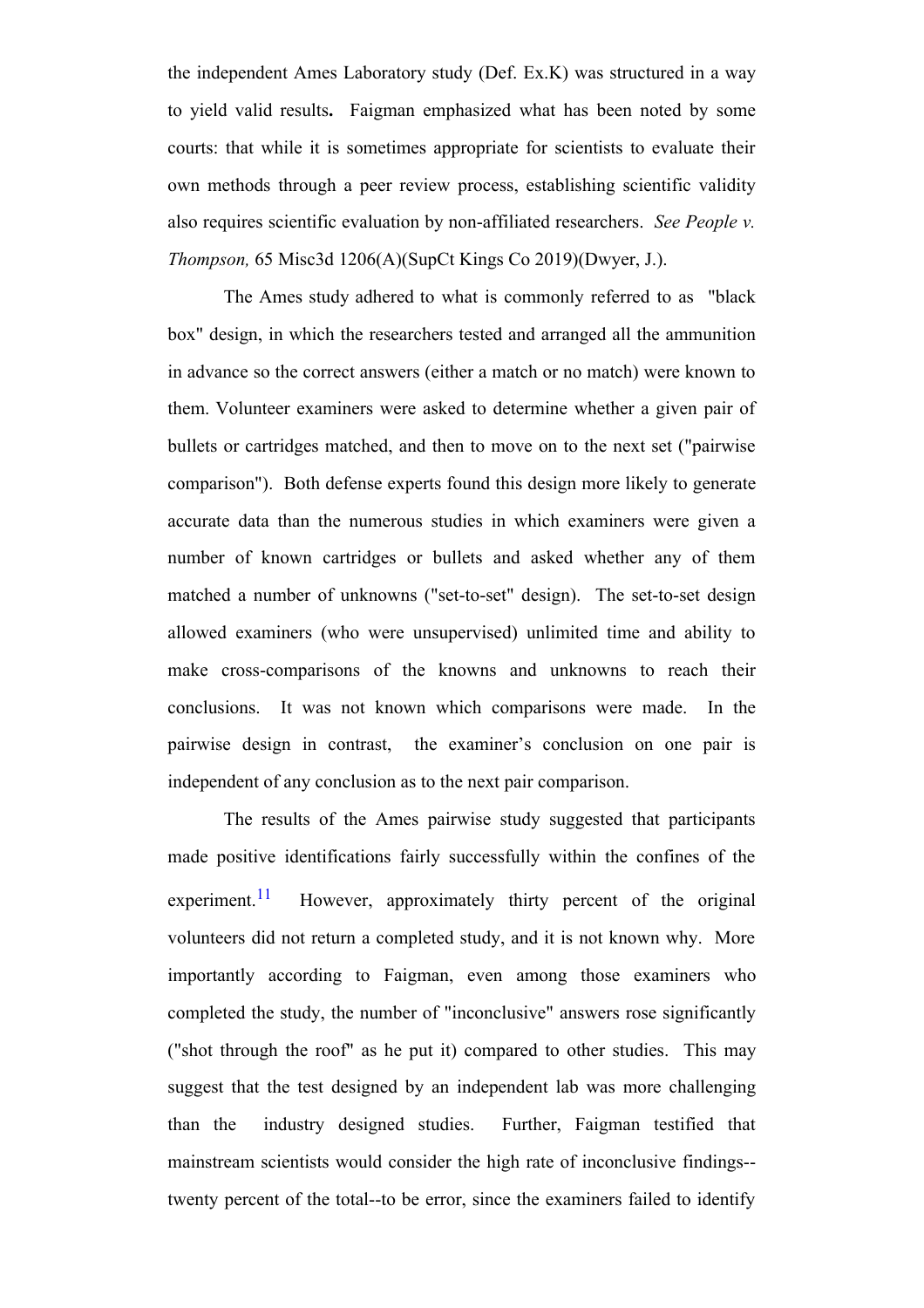what were designed to be known outcomes (match or no match).<sup>12</sup> Faigman admitted that not all scientists would agree on what kind of error the inconclusive results represented (*see* "error rates" below) and therefore how to view a twenty percent error rate. The Ames Laboratory study has not been published or replicated. According to Faigman, its real import is to underscore the need for many more carefully designed studies testing the accuracy of toolmark identification. Faigman has been involved in an effort to bridge "mainstream" science and forensic science and secure funding for proper methodological study of toolmark examination. As he was quick to point out, the importance of the categorization of the inconclusives as errors is more important when assessing their implications for the accused defendant than in a research laboratory: "[t]the real question...is what are the consequences of making a mistake."

The defense's other expert, Dr. Nicholas Scurich, has an academic background in psychology, and his current focus is on research and design methods and how to evaluate the outcomes of studies involving some level of human decisionmaking. Dr Scurich was qualified as an expert in research methods including psychometrics, $13$  and the study of human judgment and decisionmaking. Scurich agreed with Faigman that the toolmark tests designed by forensic scientists were highly problematic because of the test design and unclear criteria for participation ( "sampling problems"). Scurich testified that it takes care to design and evaluate a study involving human judgment because the sample of participants may affect the outcomes, participants may interpret instructions differently or may simply stray from the instructions. Scurich also rejected the set-to-set design studies as not providing the ability to measure results, because of the myriad of unknown comparisons that participants may have made to arrive at their answers. He testified that this key feature of the forensic set-to-set designed studies also rendered them unlike most actual ballistics examinations in the field.

## **Error Rates**

The question of the proper way to view the "error rates" in the studies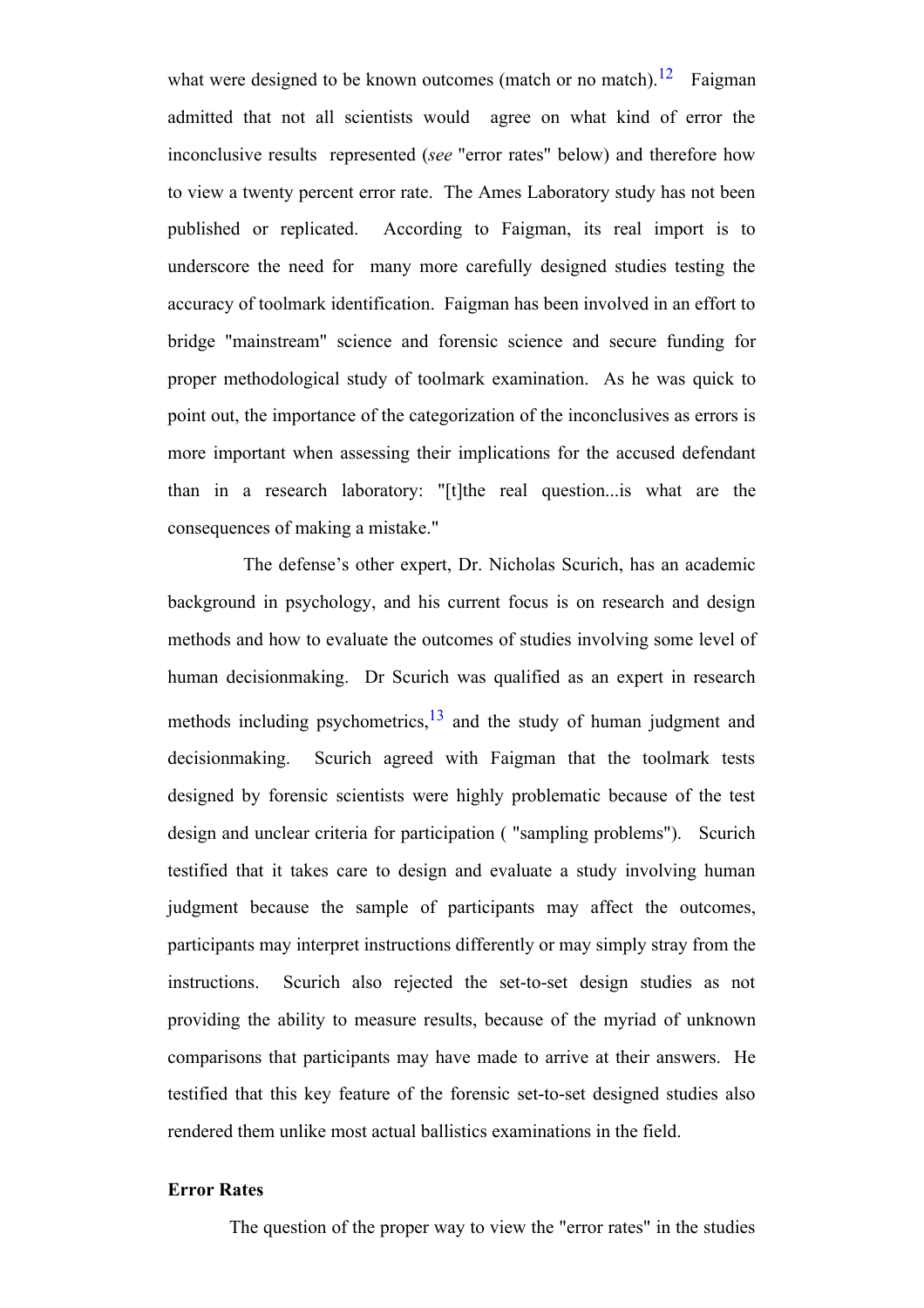became hotly contested and emerged as a major area where forensic and mainstream science parted company. The defense argued that examiner error rates of up to 35% in the studies suggest a fundamental problem with subjective toolmark analysis:

Q.: [Dean Faigman], why is it important to establishing error rates when determining the foundational validity of a discipline?

A: Well, the error rates really define the weight that you want to give...All applied science is probabilistic...We never say a hundred percent certain[ty]. Even DNA gives you a random match probability which is a probabilistic statement about the DNA profile. And so the error rate tells you what are the costs potentially, will give you what are the costs of making a mistake....Now, the problem with firearms is we don't know have (sic) those data in terms of what the protocols or what the methods are actually doing. So the best we can possibly have is really the black box studies which can tell us what the error rate is under conditions that are as close to your case work as possible so that we know what their cost of making a mistake might be if we rely on a forearms expert that says it's a match, it's not a match or it's inconclusive. So error rates are key. They are, I would say, the cornerstone of foundational validity. They're the cornerstone of the foundation.

Todd Weller countered that the sheer number of studies with similar results verify the success of trained examiners in matching bullets or casings to firearms. Weller acknowledged that as in all forensic disciplines, toolmark examination has some "subjectivity of interpretation." He pointed out that DNA analysis–the gold standard forensic discipline–was also somewhat subjective and open to interpretation, particularly where there are multiple contributors or low copy DNA. To address the seemingly high error rates in the studies, Weller defended the studies' treatment of inconclusive answers as correct answers, due to the examiners' cautious approach and experience operating in real world conditions; he praised examiners for not jumping to conclusions. Weller disagreed with Faigman and Scurich's conclusion that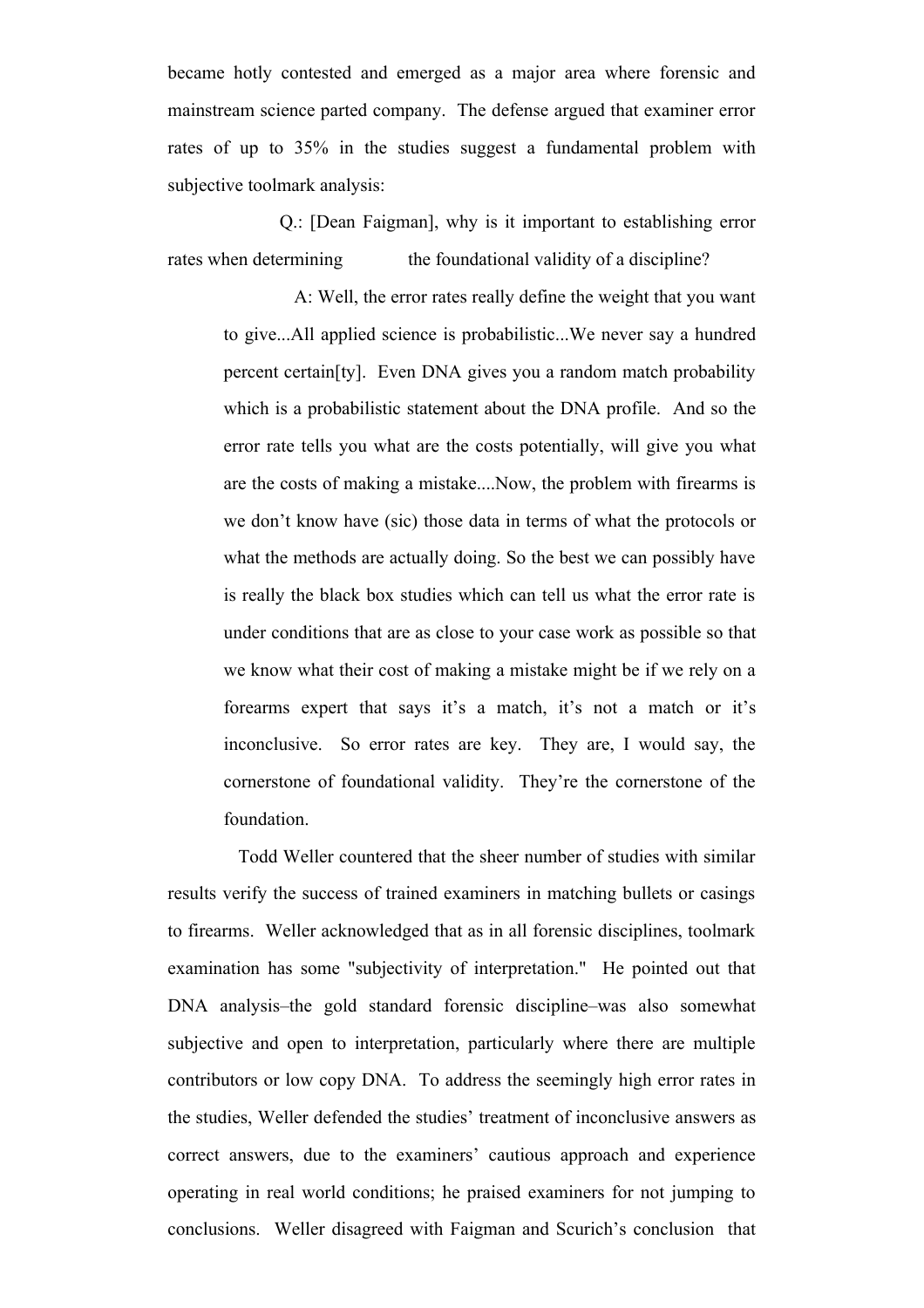because the test designers predetermined the answers to specific questions would be either right or wrong answers, any inconclusive result must be considered an error. Scurich additionally pointed out that if inconclusive answers were not treated as errors, an examiner could safely declare all comparisons inconclusive and have made no errors. The Ames authors noted that not every participant answered every question. Participants were theoretically avoiding the more difficult questions. Scurich even classified inconclusive answers in this context as false positives because of their implication for real cases in which defendants should be exonerated but are not because of inconclusive results. The larger question is whether any forensic validation studies have sufficiently low error rates and generate high enough confidence intervals $14$  that mainstream scientific community would consider valid.

Because no witness was qualified as an expert in statistics, the court proposed, without objection, to call Dr. Heike Hofmann as a court witness. Dr. Hofmann holds a doctorate in statistics and is Professor of Statistics at Iowa State University, an institution at the forefront of research in toolmark examination. Dr. Hofmann is a co-author of the 2018 article "Automatic Matching of Bullet Land Impressions," introduced at the hearing as a prosecution exhibit (People's 36).<sup>15</sup> The

study examined the feasibility of 3D surface measurements of impressions on bullets and cartridges, thus automating the comparison to determine if they were fired from the same barrel or different barrels.

Dr. Hofmann attacked the stated error rates in the forensic toolmark studies. She testified that the determination of a true error rate was very tricky to determine from these semi-field studies because of the multiple sources for error. Dr. Hofman expressed particular concern over evidence quality and the lack of controls over the examiners taking the tests. These factors were not taken into account in calculating error rates in most studies, even the Ames Laboratory study. Hofmann also agreed with the defense experts that the studies which had a closed set, where a cartridge case must match or not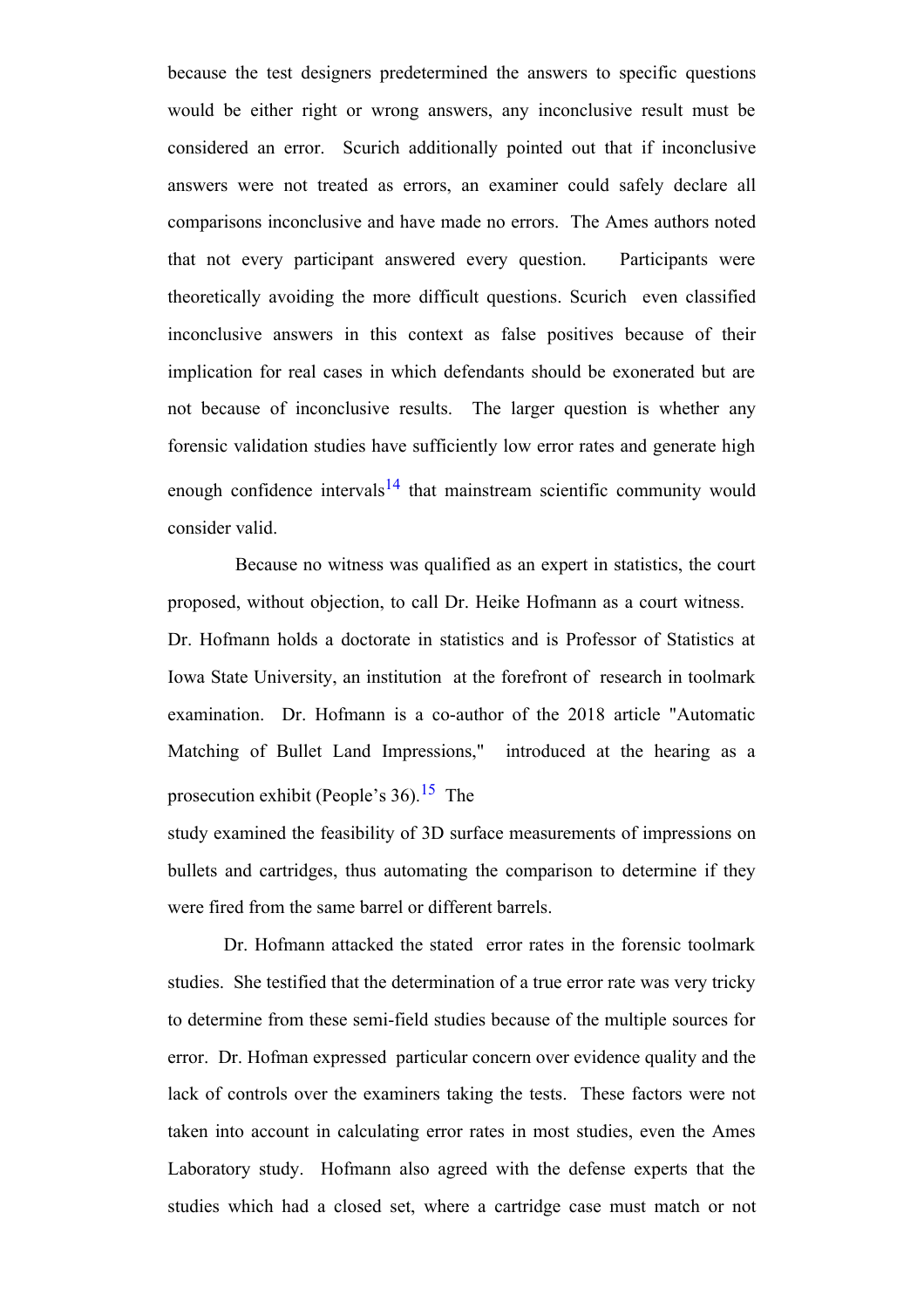match one other piece of evidence are known to underestimate the error rate. Finally, she testified that by excluding inconclusive results, the error rates were artificially deflated.

#### *Frye* **Analysis**

The test under *Frye* is whether the proffered scientific techniques, when properly performed, generate results accepted as reliable within the relevant scientific community. *Parker v. Mobil Oil Corp.,* 7 NY3d 434 (2006), *citing People v. Wesley,* 83 NY2d 417 (1994). A *Frye* hearing on toolmark examination has never been held in New York State before. As one federal district court judge recently commented, courts have in "cursory fashion" tended to identify toolmark examiners as the relevant community, summarily determine that AFTE theory is generally accepted, and permit firearm identifications through expert testimony. *See United States v. Shipp,* 422 F.Supp 3d 762 (EDNY 2019). *See also United States v. Green,* 405 F.Supp2d 104, 122 (Dist Ct. Mass 2005): "[a]lthough the scholarly literature is extraordinarily critical, court after court has continued to allow the admission of this testimony." In 2010, the court in *People v. Givens,* 30 Misc3d 475 (SupCt Bx Co 2010)(Webber, J.), declined to hold a *Frye* hearing on toolmark testimony, noting that toolmark identification was a generally accepted forensic practice. The court cited *United States v. Monteiro,* 407 FSupp2d 351, in which a district court had rejected the defendant's request to exclude toolmark examiner testimony under *Daubert v. Merrell Dow Pharmaceuticals, Inc.,* 509 US 579 (1993)*.* 

In opposing the motions for a *Frye* hearing, the People pointed out that toolmark and firearm identification has been accepted in courtrooms for years. Nothing about the practice is novel, so they argue it was not subject to a *Frye* challenge. *See People v. Brooks,* 31 NY3d 939 (2018).<sup>16</sup> The Court of Appeals largely discounted this argument in a recent case, finding the trial court had abused its discretion in failing to conduct a *Frye* hearing on low copy DNA. Writing for the court, Judge Fahey said:

Familiarity does not always breed accuracy, and our *Frye* jurisprudence accounts for the fact that evolving views and opinions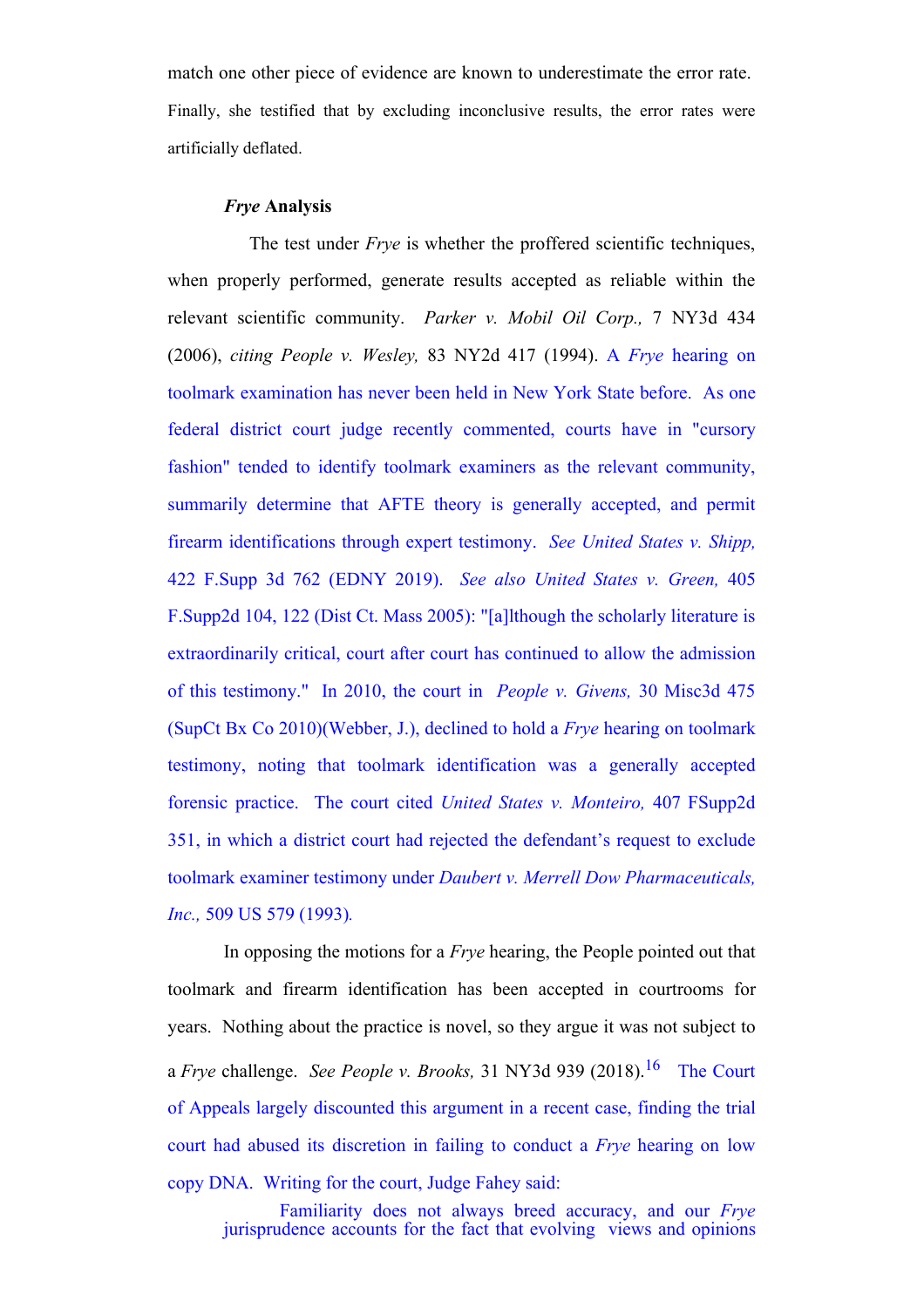in a scientific community may occasionally require the scrutiny of a *Frye* hearing with respect to a familiar technique. There is no absolute rule as to when a *Frye* hearing should or should not be granted, and courts should be guided by the current state of scientific knowledge and opinion in making such determinations.

*People v. Williams,* 35 NY3d 24 (2020). The high court had previously expressed this precept in terms of the court's need to examine the scientific foundation for admission of evidence as it would the foundation of any evidence. *See People v. Wesley,* 83 NY2d at 422; *Parker v. Mobil Oil Corp.*, 7 NY3d at 447. *See also Matter of Floyd Y.,* 22 NY3d 95 (2013). In their motion papers, the defendants persuasively argue that toolmark identification procedures qualify as novel within the meaning of *Frye* because that they have never been scientifically tested, citing the NRC and PCAST critiques. The motions were granted and the hearing was held before the trial, in January 2020.

The People adhere to the view that the relevant scientific community should be limited to forensic scientists and their established conclusions. Yet *Frye* demands an unbiased, objective review by those with no professional interest in its acceptance. *People v. Williams,* 35 NY3d 24. The professional standing and livelihood of forensic scientists depends on the validity of AFTE theory. *See United States v. Tibbs,* 2019 DC Super. LEXIS 9. Certainly this came across in the testimony of Mr. Weller, a professional consultant and frequent expert witness for the prosecution. The targeted use of AFTE theory by law enforcement investigators, under pressure and with potential for confirmation bias, limits the degree of intellectual rigor and detachment that counts as neutral scientific expertise. *See United States v. Shipp, 422* F.Supp.3d 762*.*

In the quest to determine the relevant scientific community for *Frye* purposes, rarely do the experts fall into such cognizable camps, forensic practitioners on one side and academic researchers on the other. Until the publication of the National Research Council (NRC) report in 2009, forensic science was clearly the only scientific community that counted in criminal investigations and courtrooms. In the next decade, however, toolmark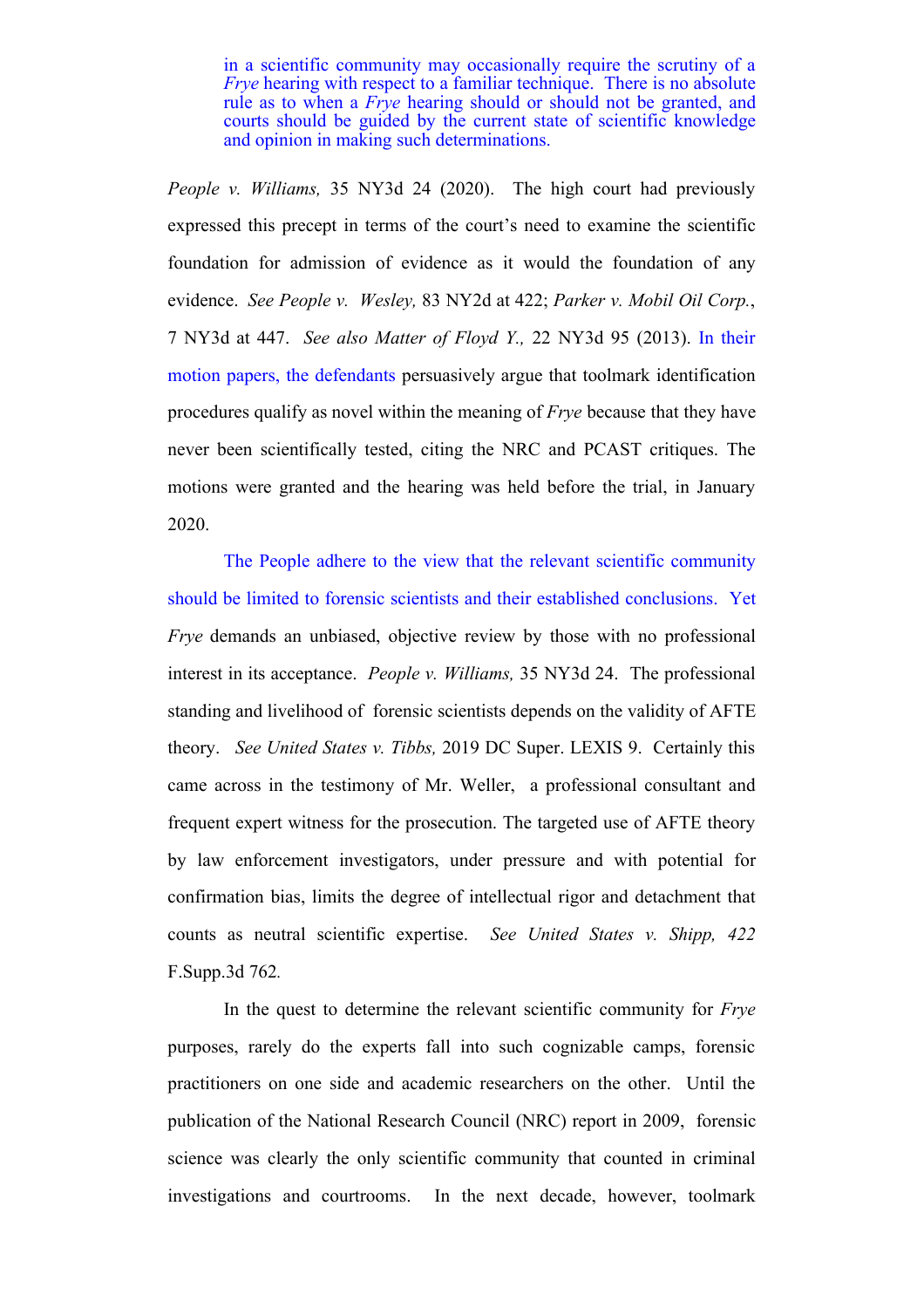analysis and other forensic practices came under a national lens. The NRC report contrasted the weighty research underpinning DNA analysis with the void in scientific studies validating toolmark identification. Both the NRC and PCAST reports thus jump-started court review of traditional forensic practices. At this point, the results are mixed. Some courts still permit a testifying ballistics examiner to recite the 'reasonable degree of ballistics certainty' standard. *See United States v. Johnson*, 875 F3d 1265 (9<sup>th</sup> Cir. 2017)(reviewing the district court under an abuse of discretion standard). But other courts have found that testimony too misleading. *See United States v. Glynn,* 578 FSupp2d 567, 574-575 (SDNY 2008)(limiting ballistics examiner to state that a match was "more likely than not."); *see also United States v. Ashburn,* 88 FSupp3d 239 (EDNY 2015). The NYPD laboratory itself has now turned away from the 'reasonable degree of scientific certainty' standard in drawing its conclusions about ballistics and to the "sufficient agreement" language consistent with AFTE guidelines. Most courts conclude that although the studies have flaws and the error rates are simply too hard to calculate, because of the rigor of examiner training and the assumption that error rates are low, some expert toolmark testimony should be permitted. *See United States v. Johnson,* 2019 WL 1130258. But a number of district courts hearing *Daubert 17*challenges have broadened the relevant scientific community to take into account the contrasting views of mainstream researchers. Consequently, the scope of permissible expert toolmark testimony is narrowing overall. .

In a *Frye* analysis the relevant scientific community does not have to be unanimous. *See Matter of State of New York v. Hilton C.,* 158 AD3d 707 (2d Dept 2018).The Court of Appeals has expressed as much: "[a]s with any other type of expert evidence, we recognize the danger in allowing unreliable or speculative information (or "junk science") to go before the jury with the weight of an impressively credentialed expert behind it. But, it is similarly inappropriate to set an insurmountable standard that would effectively deprive [parties] of their day in court. It is necessary to find a balance between these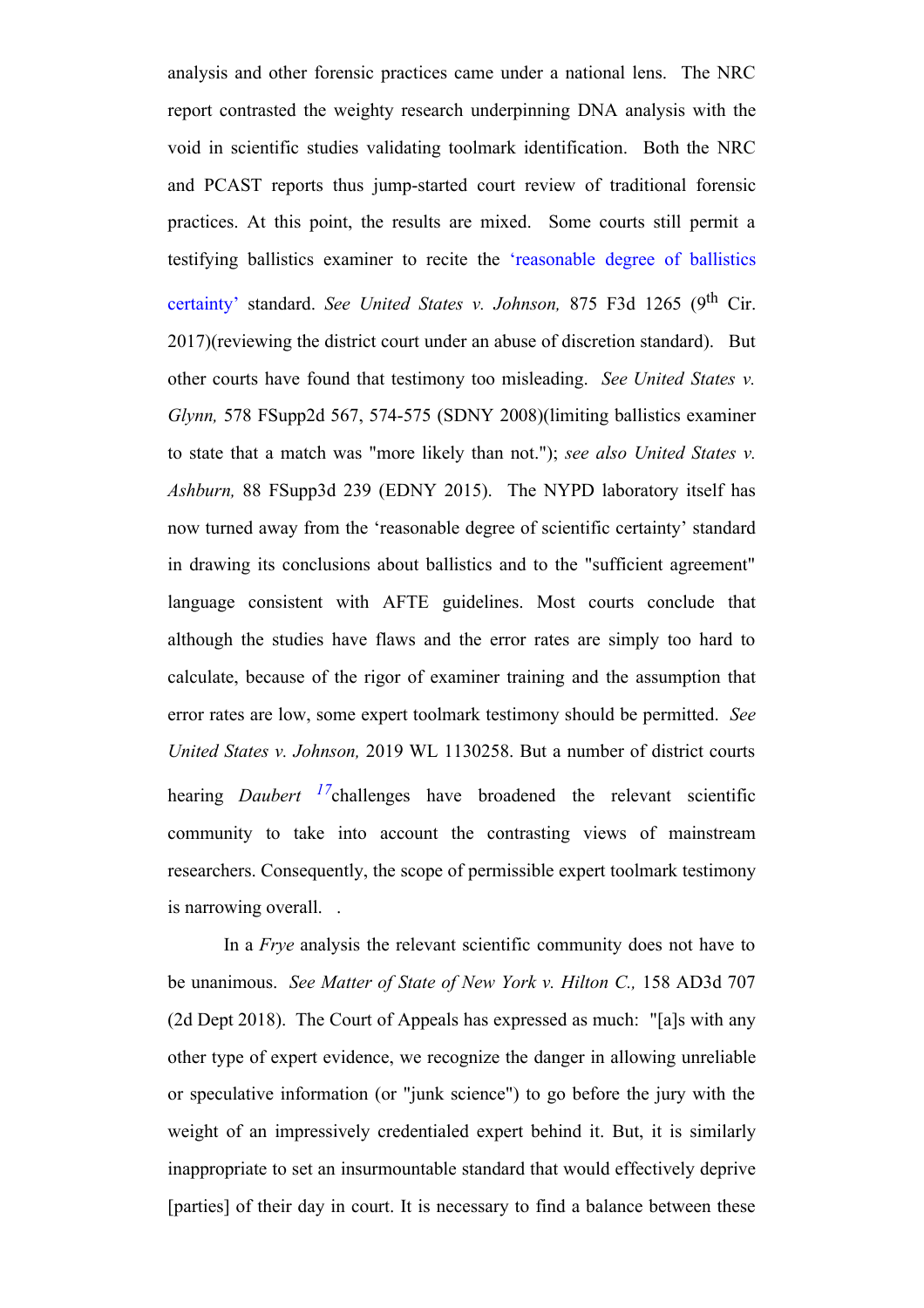two extremes." *Parker v. Mobil Oil Corp.*, 7 NY3d 434, 447 (2006). A scientific standard that is subjective, "inherently vague" and interpretative warrants serious scrutiny. *See United States v. Glynn,* 578 FSupp2d 567. Forensic scientists and AFTE themselves have not taken a head-in-the-sand attitude lately but appeared to recognize that toolmark identification, while time honored in the field and the courtroom, is under attack and must withstand scrutiny by other researchers. The People submitted numerous exhibits demonstrating that forensic science has picked up the pace and virtually raced to publish favorable studies. Where forensic science has fallen short, however, is that these validation efforts have been afflicted by fatally flawed study designs and subpar quantitative and qualitative measurements. General acceptance under *Frye* requires the testimony of neutral scientists experts. *See People v. Williams,* 35 NY3d 24; *see also Burton v. State,* 884 So2d 1112 (Ct Appeals Fla 2004). Considering the voluminous hearing record, including the testimony of expert witnesses and the exhibits,  $18$  the relevant scientific community has been shown to include forensic scientists, researchers in scientific methodology and statistics, and to the extent that human perception and judgment continue to be involved in toolmark examination, psychologists as well. These disciplines all contribute to determining what is accepted science in the firearm and toolmark identification arena.

This broad community has no consensus on the more subjective findings and conclusions of toolmark examiners. The vague "sufficient agreement" standard and the circular reasoning needed to arrive at a firearm identification has no acceptance in mainstream science. Moreover, the language employed by the prosecutions's experts has the potential to mislead jurors. A jury may well be inclined to conclude that any "matching" marks on shell casings are unique to the firearm when that simply cannot be within the examiner's knowledge. (*See* discussion of subclass characteristics, *supra.*). "Sufficient agreement" is too easily equated with complete agreement. Such an opaque or fuzzy concept may cause a jury to speculate rather than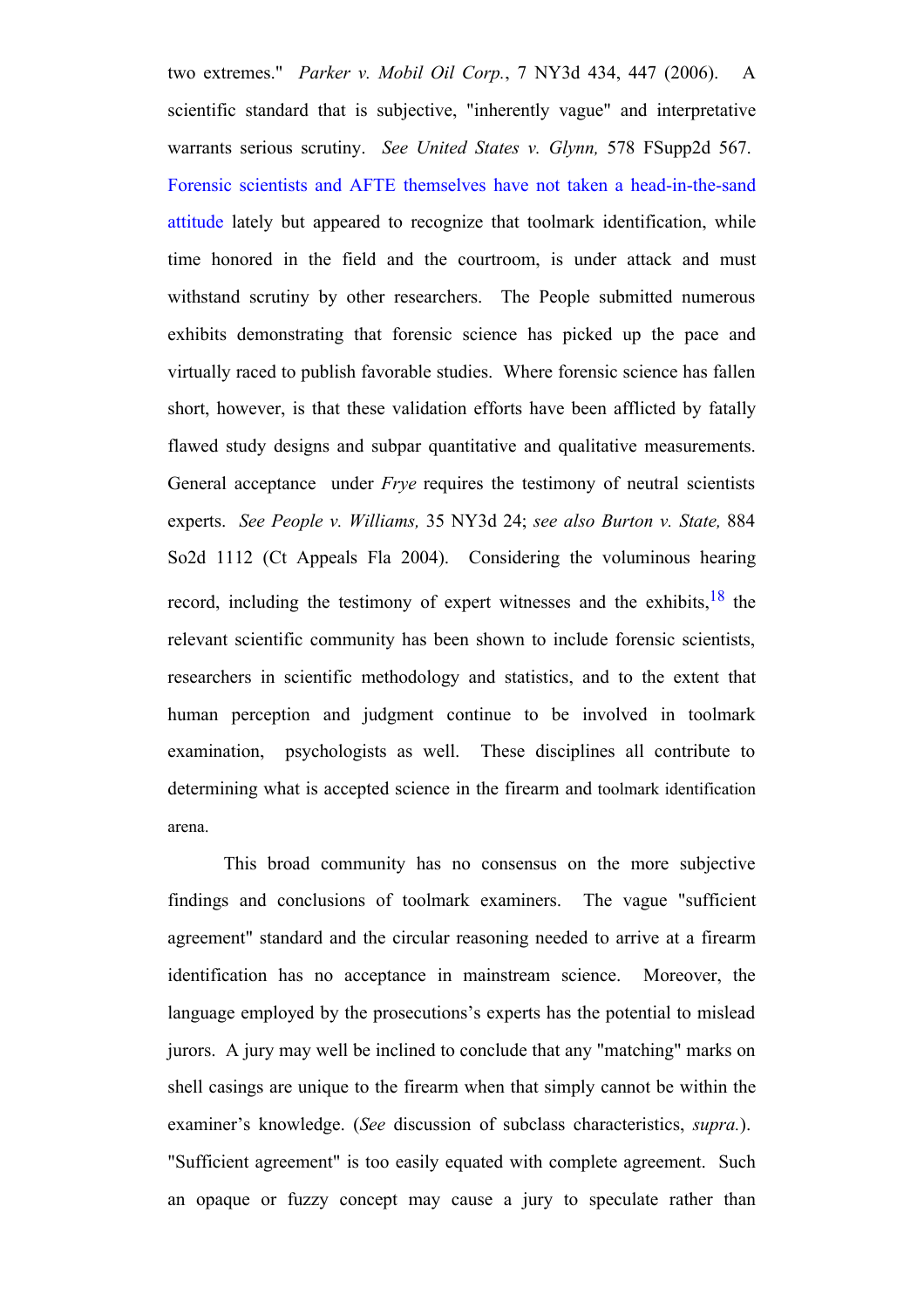understand nuances inherent in toolmark identification.

The defendants sought preclusion of ballistics examiners entirely, arguing that their professional bias and abject indifference to scientific method renders them akin to astrologists. But as with many types of applied science, practical experience must have some relevance and value. There should be some agreement in the relevant scientific community on the value of that experience. *See People v. Oddone,* 22 NY3d 369 (2013). And there is, even among mainstream scientists. Toolmark examiners are not the forensic equivalent of astrologists. No expert disputed the evidence that individual manufacturers intentionally brand their firearms with tools, and that these signature markings can be taught to examiners. Like the embossed indentations on an Oreo cookie, they are instantly recognizable to a trained examiner, and capable of assisting the fact finder to the extent of often, though not always, ruling in or out a particular firearm manufacturer.<sup>19</sup> The People have met their burden to establish *Frye* admissibility as to class characteristics. *See Marso v. Novak,* 42 AD3d 377 (1<sup>st</sup> Dept 2007). It would be farcical to preclude experienced ballistics experts from rendering any opinion about known manufacturing marks. There is a consensus, or at least not all that much disagreement, to allow examiners to express an opinion on toolmarks that are class characteristics. The defendants' challenge to all expert testimony on toolmarks is therefore rejected.

Mainstream scientists really focus their critique elsewhere–-on whether examiners should be expressing opinions on perceived individual characteristics. Even if an expert is using reliable principles to examine for class characteristics, there is little reliable basis for extrapolating further from other marks seen under a microscope. The expert's opinions must be limited if there is simply too great an analytical gap between the data and the opinion proffered. *See Cornell v. West 51st Realty, LLC,* 22 NY3d 762 (2014). At a foundational level, beyond comparing class characteristics forensic toolmark practice lacks adequate scientific underpinning and the confidence of the scientific community as whole.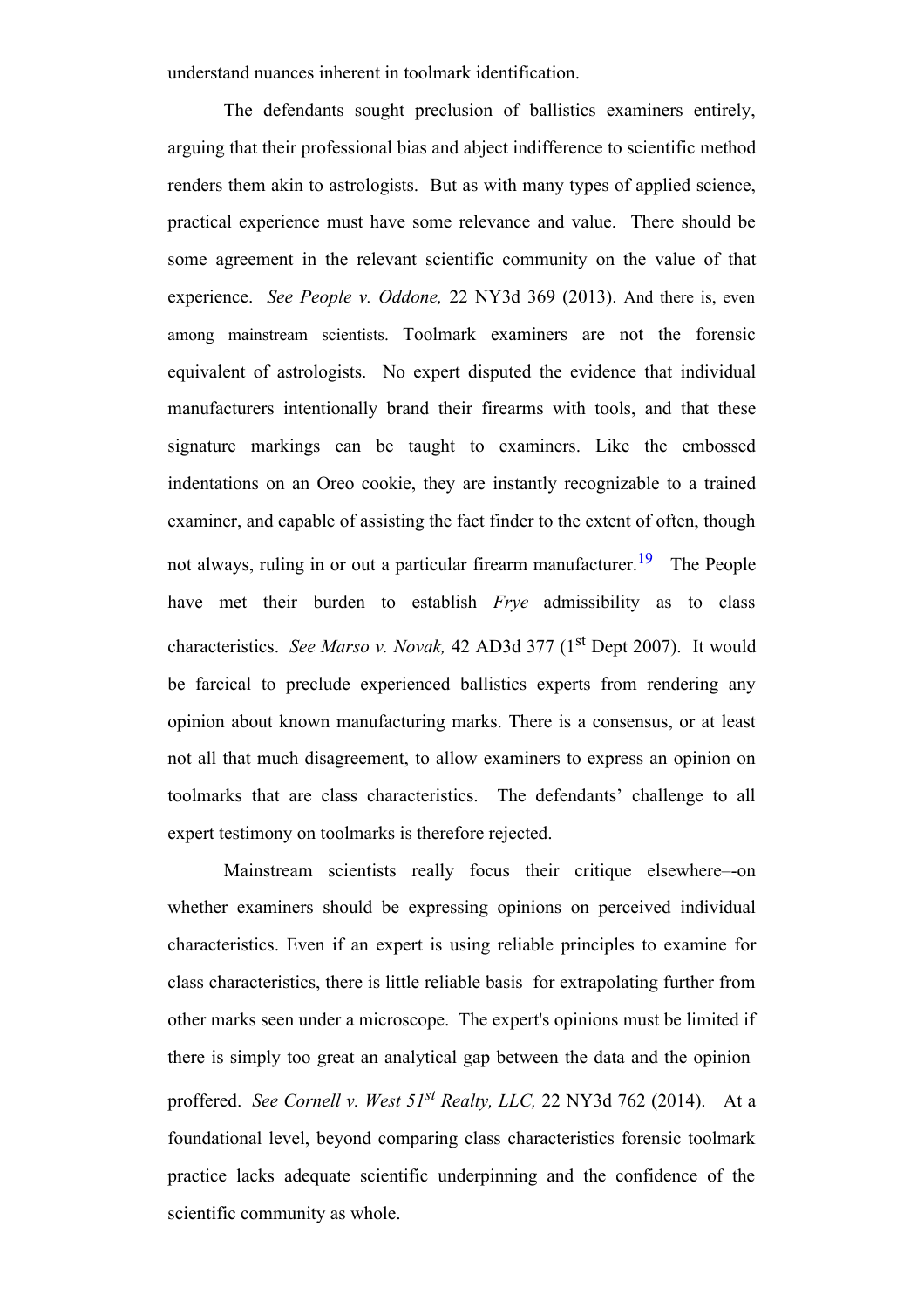A significant flaw in the forensic method is the potential for subclass characteristics to mimic individual characteristics and obscure the true reason for what may appear to the examiner to be a unique match: "...[b]ullets fired from different guns may have significantly similar markings, reflecting class or subclass, rather than individual characteristics." *United States v. Taylor,* 663 F.Supp2d 1170,1177 (Dist NM 2009). Both the literature and the forensic science expert confirmed that subclass characteristics remain an unknown for the examiner under ordinary circumstances. Such a void can lead to an erroneous conclusion that there is "agreement" or "consistency" if the examiner mistakes a subclass characteristic for an individual one on discharged shell casings or bullets..

Courts must be wary when scientific evidence is offered to prove a defendant's guilt. The problem of a microscopist putting expert conclusions before the jury is not solved by the opportunity to cross examine or present a countervailing expert on methodology. Experts enter upon the jury's province, since the expert–-and not the jury–draws conclusions from the facts. *Matter of Floyd Y.,* 22 NY3d 95, 106, *citing People v. Cronin,* 60 NY2d 430, 433 (1983). The testimony of "sufficient agreement of a match" or even the language "consistent with" goes to the heart of the question of guilt. Doubts as to admissibility under *Frye* are best resolved to minimize the chances of a wrongful conviction. *Cf. Sybers v. State,* 841 So2d 532 (1st DisCt Fla 2003).

Fortunately, evidence submitted at the hearing suggests positive change is coming. Research into 3D technology promises a potential for automatic analysis of the surface topographies of bullets, such that the current problems of subjectivity and quantifying the marks and impressions more precisely. (People's Ex. 31, 36). As Dr. Hofmann observed, "[m]atching bullets is clearly not a one-step process, but rather a sequence of data analysis tasks each deserving attention. As there is no scientific standard in place at this point in time, our intent is to explain an approach to addressing these tasks, while documenting all steps and providing all code so that other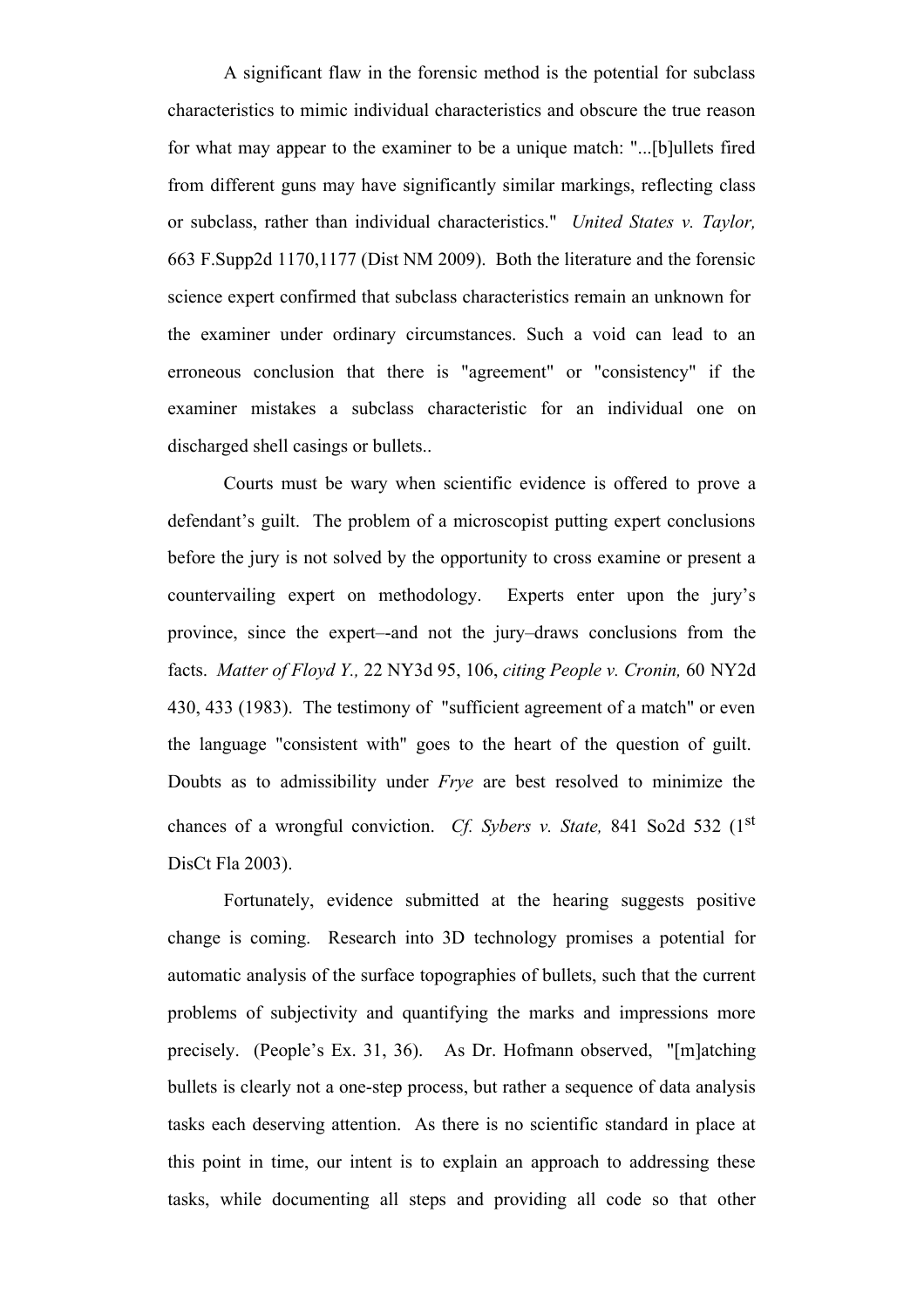researchers and forensic scientists can reproduce and expand on our findings. **Science may well eliminate the interpretation, guesswork and biases associated with visual forensic examinations.** " (Emphasis added.) $^{20}$ 

### **Conclusions**

The People may call an expert to testify as to whether there is evidence of class characteristics that would include or exclude the firearm at issue. The ballistics examiner may explain the reasons for an opinion that class characteristics are present or not present to the jury. In addition, the examiner may, if s/he believes the class characteristics are the same, indicate that the firearm cannot be ruled out as the source of the shell casings. The examiner may further explain what is done with instruments, e.g. the process of using a comparison microscope, describe verbally and/or show the jurors photos of the relevant evidence, including shell casings and test fires.

The examiner may not, however, offer qualitative opinions on matters not adequately supported by the defined relevant scientific community. Specifically, the examiner may not opine on the significance of any marks other than class characteristics, as the reliability of that practice in the relevant scientific community as a whole has not been established. Moreover, any opinion based in unproven science and expressed in subjective terms such as "sufficient agreement" or "consistent with" may mislead the jury and will not be permitted.

The defendants' motions to preclude testimony by a forensic toolmark examiner are granted in part and denied in part. The People may proffer their NYPD ballistics detective as an expert in firearm and toolmark examination for the testimony on class characteristics as described above.

This constitutes the decision and order of the court.

# ENTER,

Dated: June 30, 2020 Bronx, New York

 $\mathcal{L}_\text{max}$ HON. APRIL A. NEWBAUER Acting Supreme Court Justice

<sup>1</sup> Federal and other state courts have heard similar challenges to toolmark testimony, and the parties discussed in considerable detail the history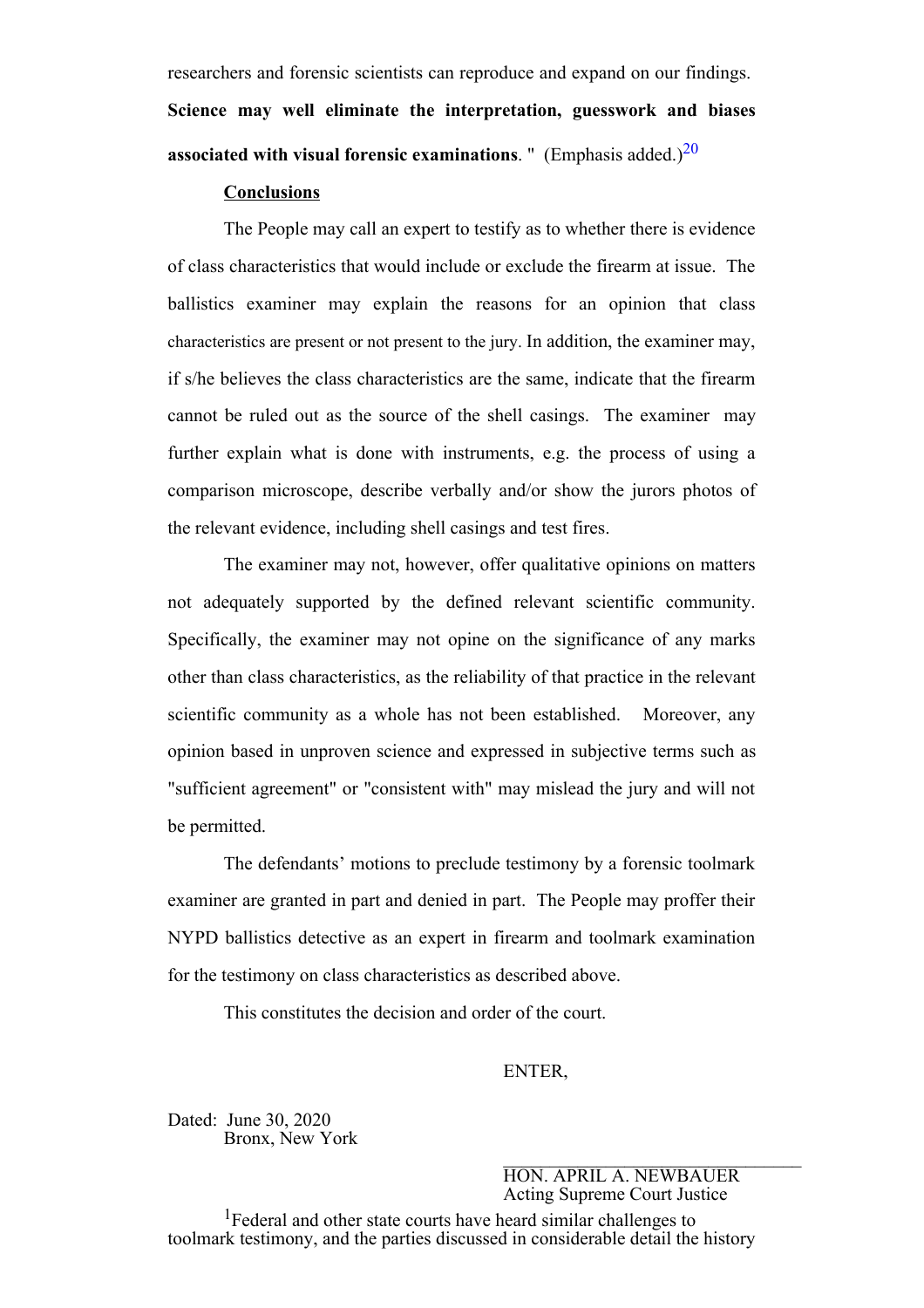of the arguments on both sides in their motion papers. In addition, the parties proffered expert affidavits from some of the prior cases. The defendants stressed commentary from the National Research Council Report, a 2009 analysis critical of forensic practices. They also cited the 2016 report of the President's Council of Advisors on Science and Technology (PCAST), which purported to speak for "mainstream science" in criticizing toolmark examination as lacking in precision and scientific validity. The People argued that the FBI, American Society of Crime Lab Directors (ASCLAD) and Association of Firearm and Toolmark Examiners (AFTE) vehemently rejected these criticisms, and Attorney General Loretta Lynch rejected the recommendations of the PCAST authors. (*See* People's Affm in Opp, pp.33- 34.) While these sources were broadly taken into consideration, the rulings here primarily focus on the evidence adduced at the hearing.

 $2$ General acceptance does not mean absolute acceptance in the relevant scientific community. There will always be sticklers and doubters. Unanimous endorsement is not necessary. *People v. Middleton,* 54 NY2d 42 (1981). What is important is to allow a properly trained expert to assist the jury in drawing conclusions without misleading the fact finder by either grandiose conclusions or deceptively vague testimony.

<sup>3</sup>AFTE Glossary definition. (*See* People's Ex. 4.)

<sup>4</sup>Defendant's motion quotes manufacturing studies showing that thousands of firearms may have identical or similar imperfections and produce similar markings on the bullets fired through them. *See* Rowe, W.F., "The Use of Statistics in Forensic Science" (CRC 1991), Affirmation of Kyla J. Wells, Esq.

<sup>5</sup>*See,* "Subclass Characteristics on CCI Speer Cartridge Case Heads," People's Ex 4.

<sup>6</sup>Detective Fox explained the comparison microscope is essentially two microscopes combined through an optical bridge, which allows the microscopist to examine two different pieces of evidence side by side.

 $7$ Emphasis added to note this phrase is the shorthand examiners will frequently use to signify identification.

 ${}^{8}$ Fr: testimony of Todd Weller (Tr. 612).

<sup>9</sup>Multiple sources submitted by the People observe that there may very well be confusion between subclass and individual characteristics, leading to inappropriate identifications. Detective Fox was a co-author of one such article, but he was not asked about his analysis or conclusions.

<sup>10</sup>Professor Faigman and his company Jurilytics have been designated a technical advisor to courts and found to have provided "a high level academic peer review of expert reports." *See TL Wallace Construction v. McArthur, et al.,* 234 So3d 312 (SupCt Miss 2017).

 $11$ Even in the Ames study (also called the "Baldwin study" after its author) there were unresolved design issues such as the unknown and uneven way the test may have been administered, and that multiple participants never returned the test and were not accounted for in the results.

 $12$ The other defense expert as well as mainstream researchers noted in the People's exhibits (Dr. Itiel Dror, Massachusetts Institute of Technology, Dr. Glenn Langenburg, Def. Ex G, Dr. Michael Salyards Ex. I).

 $13\text{Dr}$ . Scurich defined psychometrics as the study of creating and evaluating measurements for the outcomes of studies so that the information will prove useful.

<sup>14</sup>A confidence interval is a range within which (based on prior statistical results) a parameter--such as the percentage of inconclusive answers--will fall within a definite range of values. A confidence level is the probability the parameter will fall within the range. Evidence at the hearing suggests that research scientists look to arrive at a confidence level of about 95% for meaningful results. High confidence intervals can only be arrived at by testing a large quantity of data. One problem in the forensic studies was that sampling sizes were too small to generate a statistically meaningful